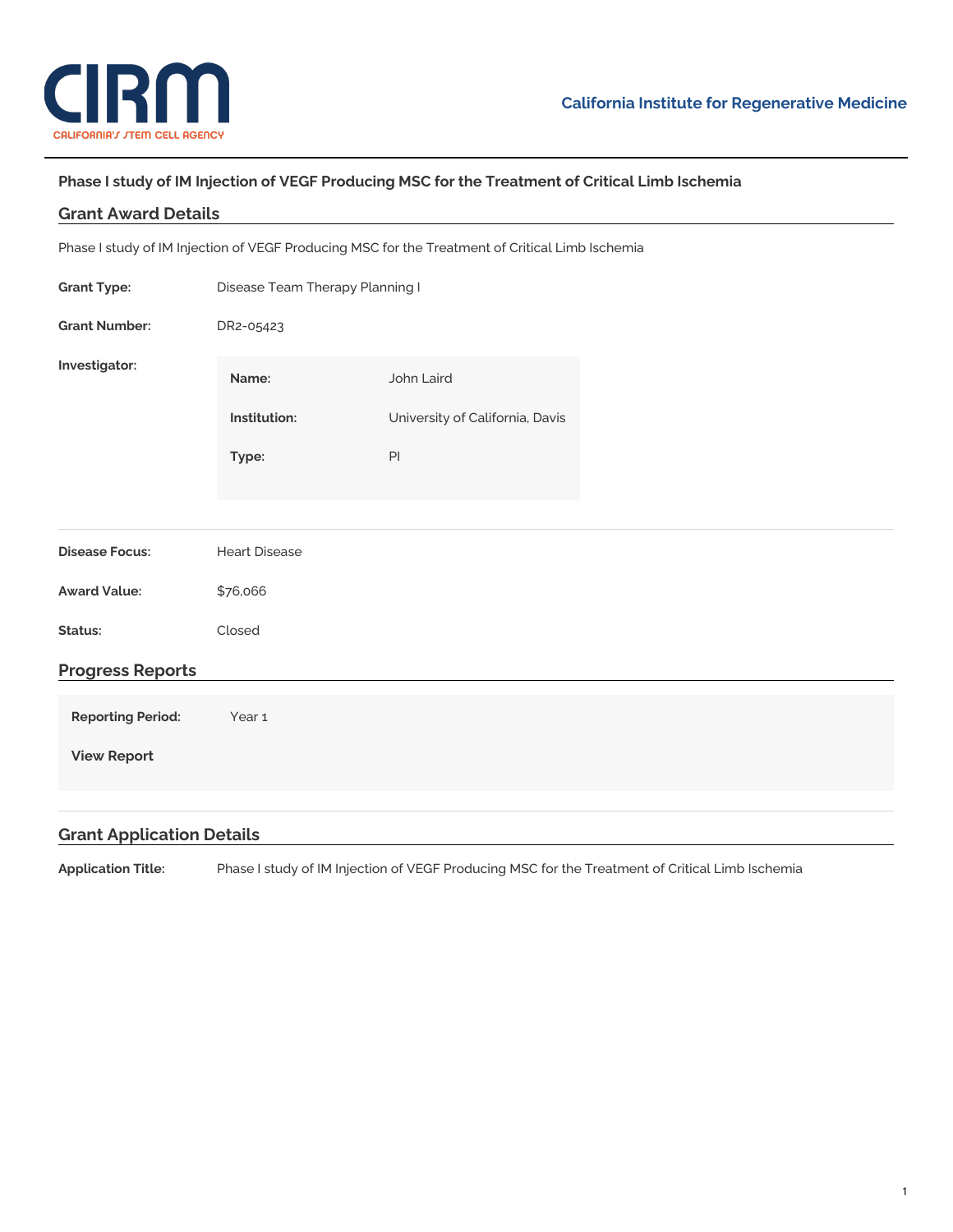**Public Abstract:** Critical limb ischemia (CLI) represents a significant unmet medical need without any approved medical therapies for patients who fail surgical or angioplasty procedures to restore blood flow to the lower leg. CLI affects 2 million people in the U.S. and is associated with an increased risk of leg amputation and death. Amputation rates in patients not suitable for surgery or angioplasty are reported to be up to 30-50% after 1 year. Patients who are not eligible for revascularization procedures are managed with palliative care, but would be candidates for the proposed phase I clinical trial.

> In an effort to combat CLI, prior and ongoing clinical trials that our group and others have conducted have evaluated direct injection of purified growth factors into the limb that has low blood flow. Some trials have tested plasmids that would produce the blood vessel growth factors for a short period of time. These therapies did show benefit in early stage clinical trials but were not significantly better than controls in Phase III (late stage) trials, probably due to the short duration of presence of the growth factors and their inability to spread to the areas most needed. Other clinical trials ongoing in our vascular center and others are testing the patient's own stem cells, moved from the bone marrow to the damaged limb, and those studies are showing some benefit, although the final assessments are not yet completed. Stem cells can have benefit in limb ischemia because they can actively seek out areas of low oxygen and will produce some growth factors to try to encourage blood vessel growth. But in cases where the circulation needs very high levels of rescue, this strategy might not be enough.

> As an improved strategy we are combining the stem cell and growth factor approaches to make a more potent therapy. We have engineered human Mesenchymal Stem Cells (MSCs) to produce high levels of the strong angiogenic agent VEGF for this novel approach (MSC/VEGF). We and others have documented over the past 20+ years that MSC are capable of sustained expression of growth factors, migrate into the areas of lowest oxygen in the tissues after injection, and wrap around the damaged or tiny blood vessels to secrete their factors where they are needed most.

> These MSC/VEGF cells are highly potent, safe and effective in our preclinical studies. These human stem cells designed to produce VEGF as "paramedic delivery vehicles armed with growth factor to administer" rapidly restored blood flow to the limbs of rodents who had zero circulation in one leg. With funding that could be potentially obtained through the proposed application we will follow the detailed steps to move this candidate therapy into clinical trials, and will initiate and complete an early phase clinical trial to test safety and potential efficacy of this product that is designed to save limbs from amputation.